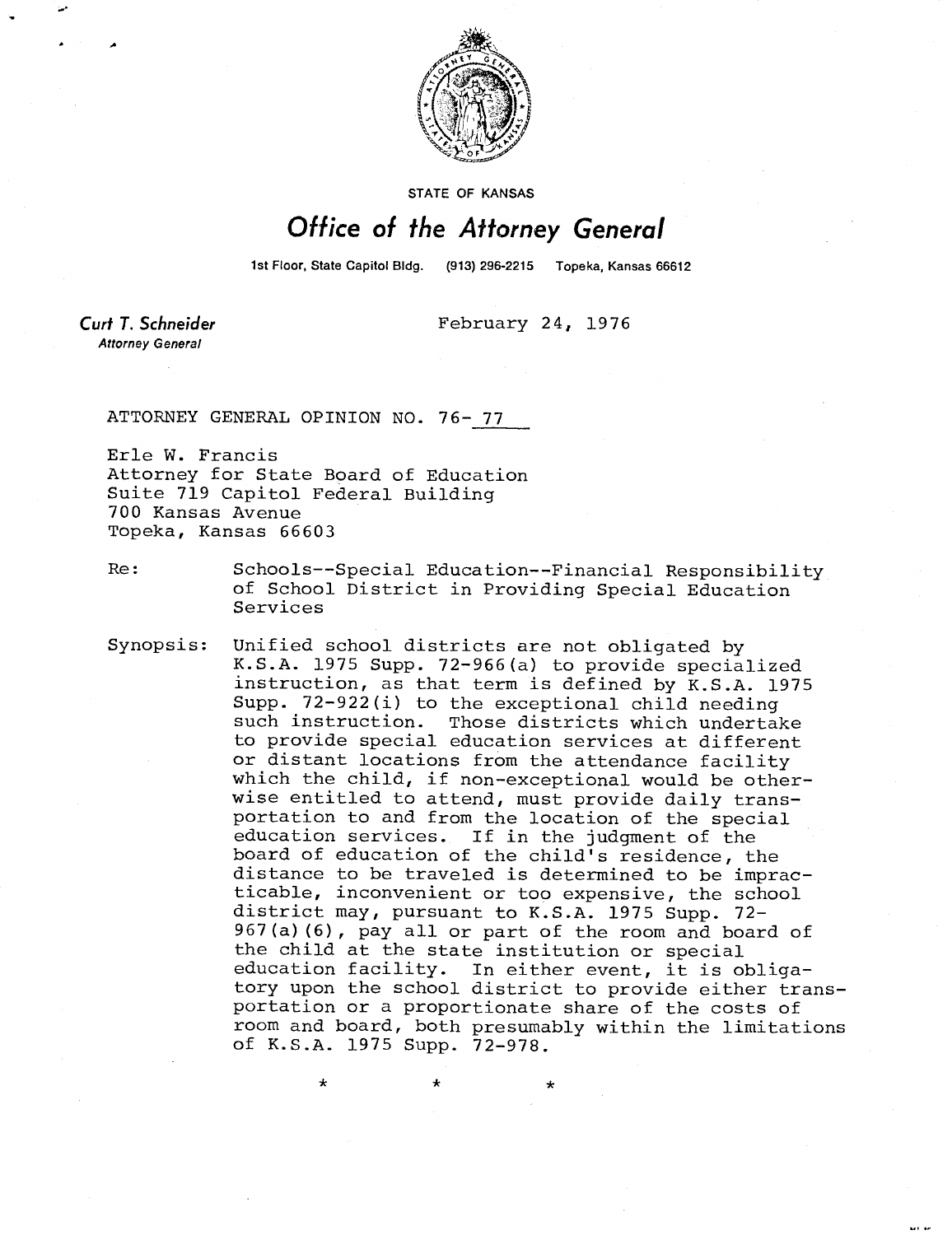Erle W. Francis Page Two February 24, 1976

Dear Mr. Francis:

You have requested my opinion on the following question relative to special education services:

> "What are the financial responsibilties of Unified School Districts having students with 'Special Education Services' or 'Specialized Instruction', provided by State Institutions, as those terms are defined in K.S.A. 1975 Supp. 72-962."

The term "exceptional children" is defined by K.S.A. 1975 Supp. 72-962(g) to mean persons who:

> "(1) Are school age, to be determined in accordance with rules and regulations which shall be adopted by the state board and said school age may differ from the ages of children required to attend school under the provisions of K.S.A. 72-1111; and (2) differ in physical, mental, social, emotional or educational characteristics to the extent that special education services or specialized instruction is necessary to enable them to progress toward the maximum of their abilities or capabilities."

Subsection (h) goes on to define "special education services" to mean:

> "programs for which specialized training, instruction, programming techniques, facilities and equipment may be needed for the education of exceptional children."

"Specialized education" is defined at subsection (i) to mean:

"programs of life and social adjustment provided in a state institution under the jurisdiction of the secretary."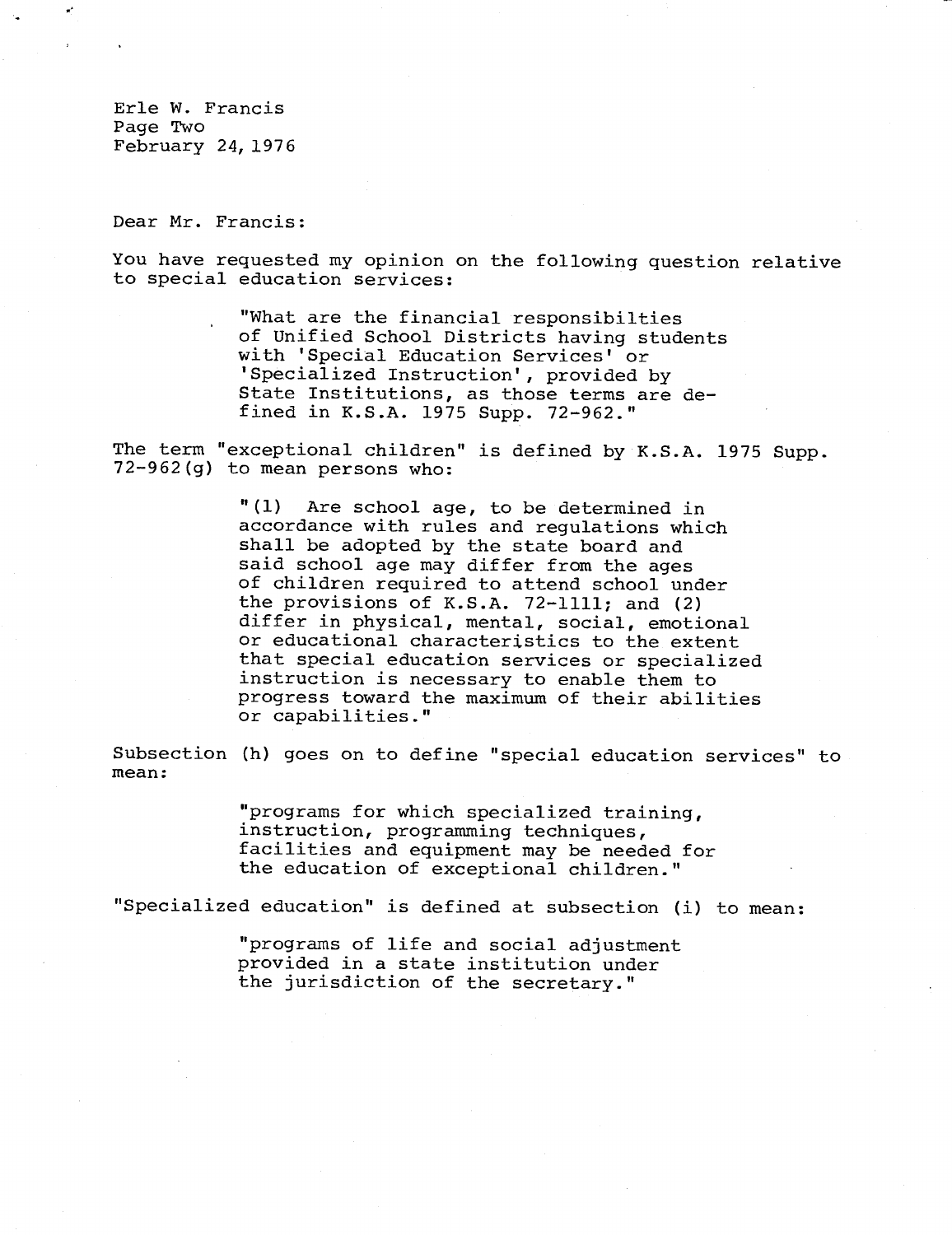Erle W. Francis Page Three February 24, 1976

The obligation of the board of education in regards to the exceptional child is set forth at K.S.A. 1975 Supp. 72-966(a) which provides in pertinent part:

> "The board of education of every school district shall provide special education services for all exceptional children in the school district and said special education services shall meet standards and criteria set by the state board. Said special education services shall be planned and operative no later than July 1, 1979."

The exclusion of "specialized instruction" from the language of subsection (g) and the statutory differentiation between "special education services" and "specialized instruction" leads to the conclusion that the provision of "special education services", as that term is defined, embodies the extent of the school districts' obligation towards the exceptional child. In other words, K.S.A. 1975 Supp. 72-966(a) limits the school districts' obligation to providing "special education services" to all exceptional children. The extent of this obligation to the exceptional child is brought into focus more clearly by K.S.A. 1975 Supp. 72-976 which states in part:

> "Subject to the provision of K.S.A. 1975 Supp. 72-972 to 72-975, inclusive, no school district shall be required to keep an exceptional child in regular instruction when the child cannot materially benefit from the work of the regular classroom, nor to provide such exceptional child with special education services for exceptional children in a regular school setting when it is determined that the child can no longer materially benefit therefrom but needs specialized instruction."

The specificity of the language indicates that the Legislature clearly foresaw those situations in which the exceptional child could not profit materially from the district's "special education services" and, therefore, would necessitate transfer to "specialized instruction"--specialized instruction which K.S.A.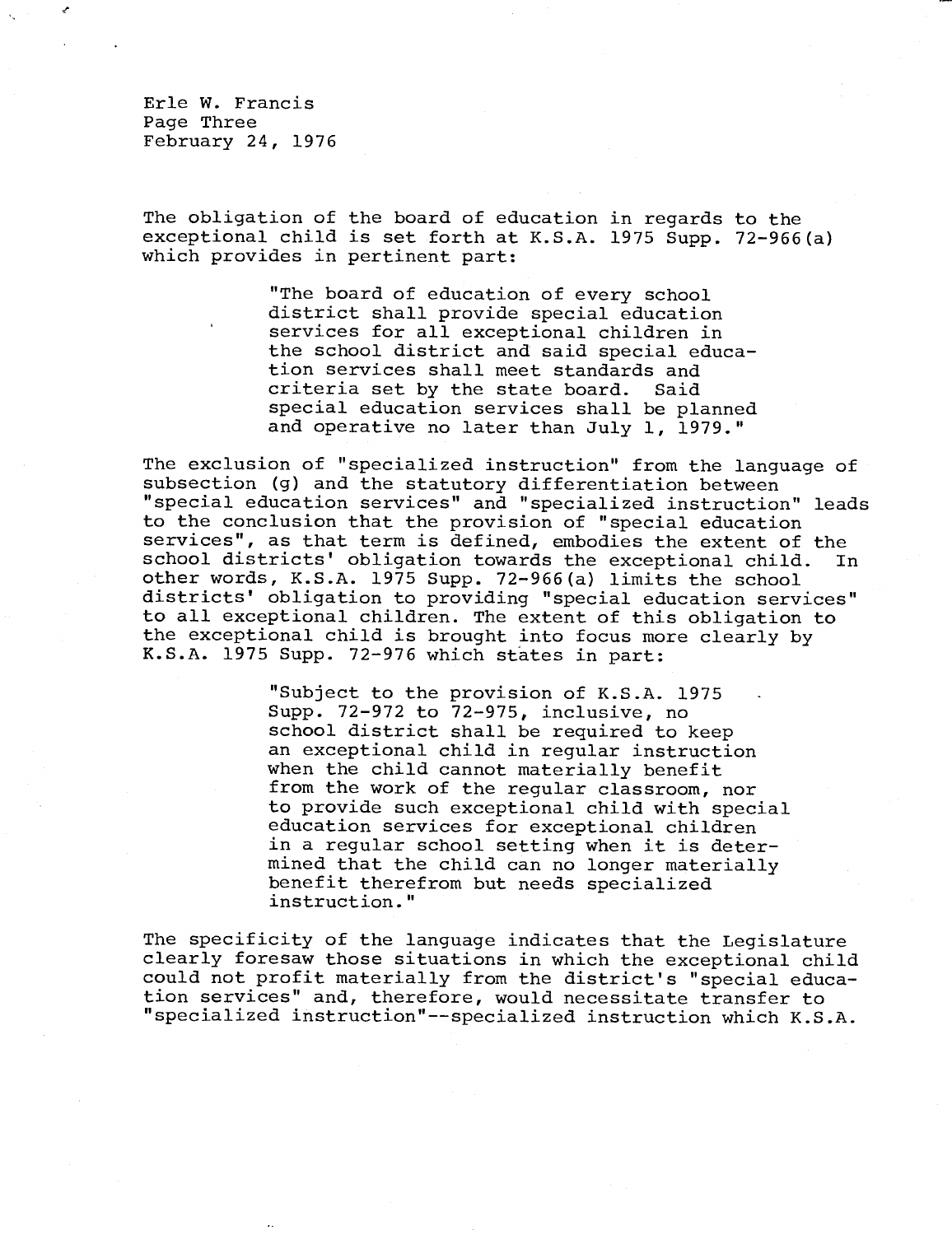Erle W. Francis Page Four February 24, 1976

1975 Supp. 72-966 does not require the school district to provide or furnish. Finally, further evidence of legislative intent is found at K.S.A. 1975 Supp. 72-978, which commences thus:

> "In each school year, in accordance with appropriations for special education services provided under this act, each school district which has provided special education services in compliance with the requirements of the state plan and the provisions of this act, shall be entitled to receive . . ."

The remainder of the statute is concerned primarily with the various reimbursement rates and computations for the district's expenses in providing special education services. Specialized instruction is nowhere referenced as to reimbursement.

The question remains as to the extent of the school district's financial obligation when that district's "special education services" are provided by a state institution. The term "state" institution is defined by K.S.A. 1975 Supp. 72-962(f) to mean the following institutions:

> "Topeka state hospital, Osawatomie state hospital, Larned state hospital, Parsons state hospital and training center, Norton state hospital, Southeast Kansas tuberculosis hospital, Winfield state hospital and training center, the youth center at Atchison, Kansas neurological institute, the youth center at Topeka, the youth center at Beloit, Kansas state school for the deaf and Kansas state school for the visually handicapped."

The authority of state institutions to provide special education services for unified school districts is recognized in K.S.A. 1975 Supp. 72-970(a) which provides:

> "Special education services which are provided by state institutions for exceptional children shall meet standards and criteria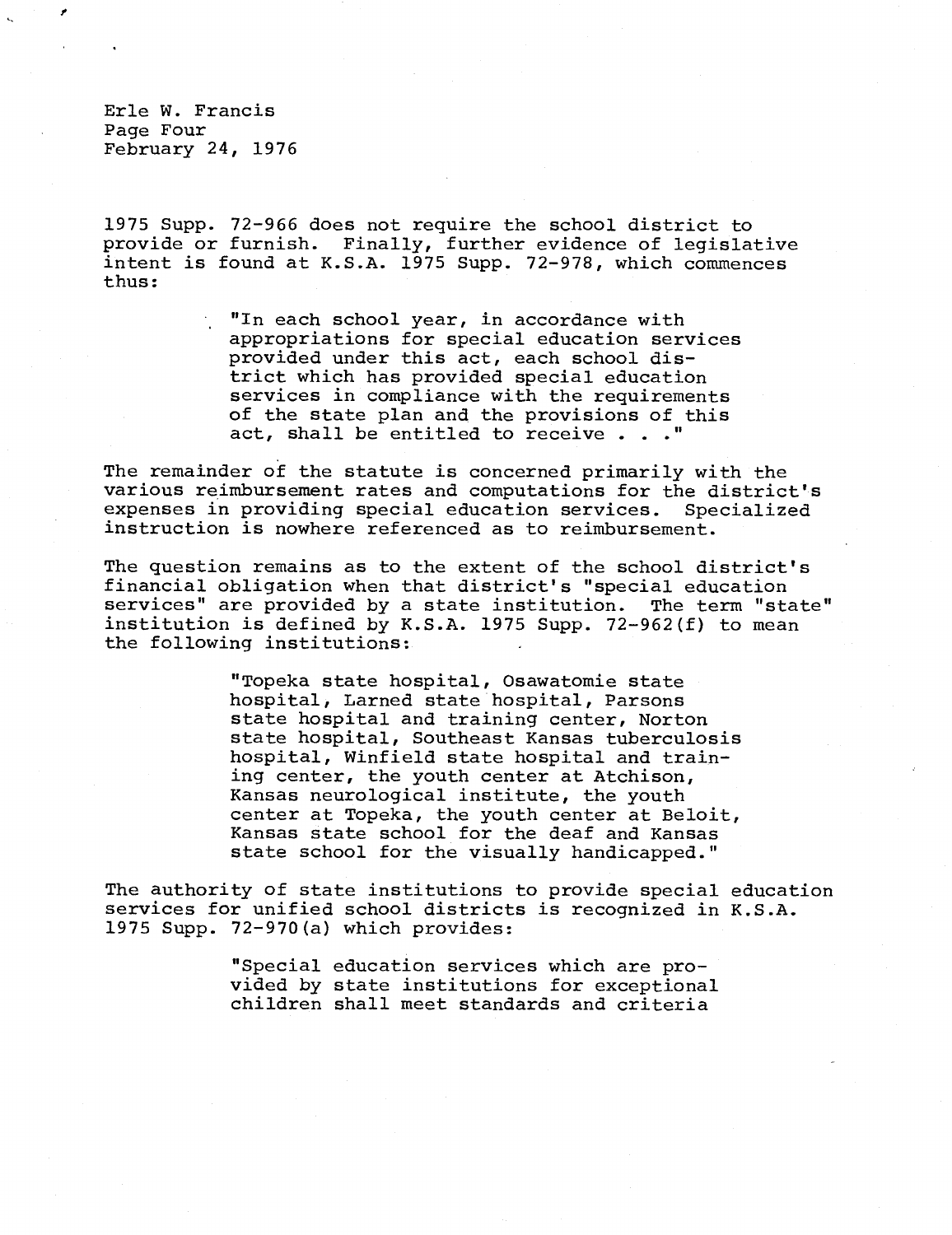Erle W. Francis Page Five February 24, 1976

> set by the state board in accordance with the state plan and shall be subject to approval by the state board. State institutions may contract with local school districts for special education services."

Furthermore, the board of education of each school district is empowered by K.S.A. 1974 Supp. 72-967(a) to:

> . . . (2) Provide for approvable special education services in the home, hospital or other facility . . . (6) Provide transportation for exceptional children, whether such children are residents or nonresidents to such school district, to and from special education services attended. In lieu of paying for transportation, the board of the school district in which an exceptional child resides may pay all or part of the cost of room and board for such exceptional child at the place where the special education services attended are located."

Thus, it would appear that when a state institution provides special education services in lieu of the district fulfilling its obligation in some of this manner, the particulars of that arrangement are a matter of contract to be decided through negotiation of the parties. The limitations contained in K.S.A. 1975 Supp. 72-978 on the rates of reimbursement are what the district may reasonably anticipate receiving from the state. It in no manner limits the amount per exceptional child that the district may authorize be expended. Finally, the question remains whether K.S.A. 1975 Supp. 72-967(a)(6) sets mandatory, alternative requirements for those school districts which undertake to provide special education services at state institutions. In order to comply with the mandatory special education services law, K.S.A. 1975 Supp. 72-967 delegates to boards of education certain powers which are prefaced with the following:

> "Each board, in order to comply with the requirements of K.S.A. 1973 Supp. 72-933 and section 6 [72-977] of this act shall have the authority to:"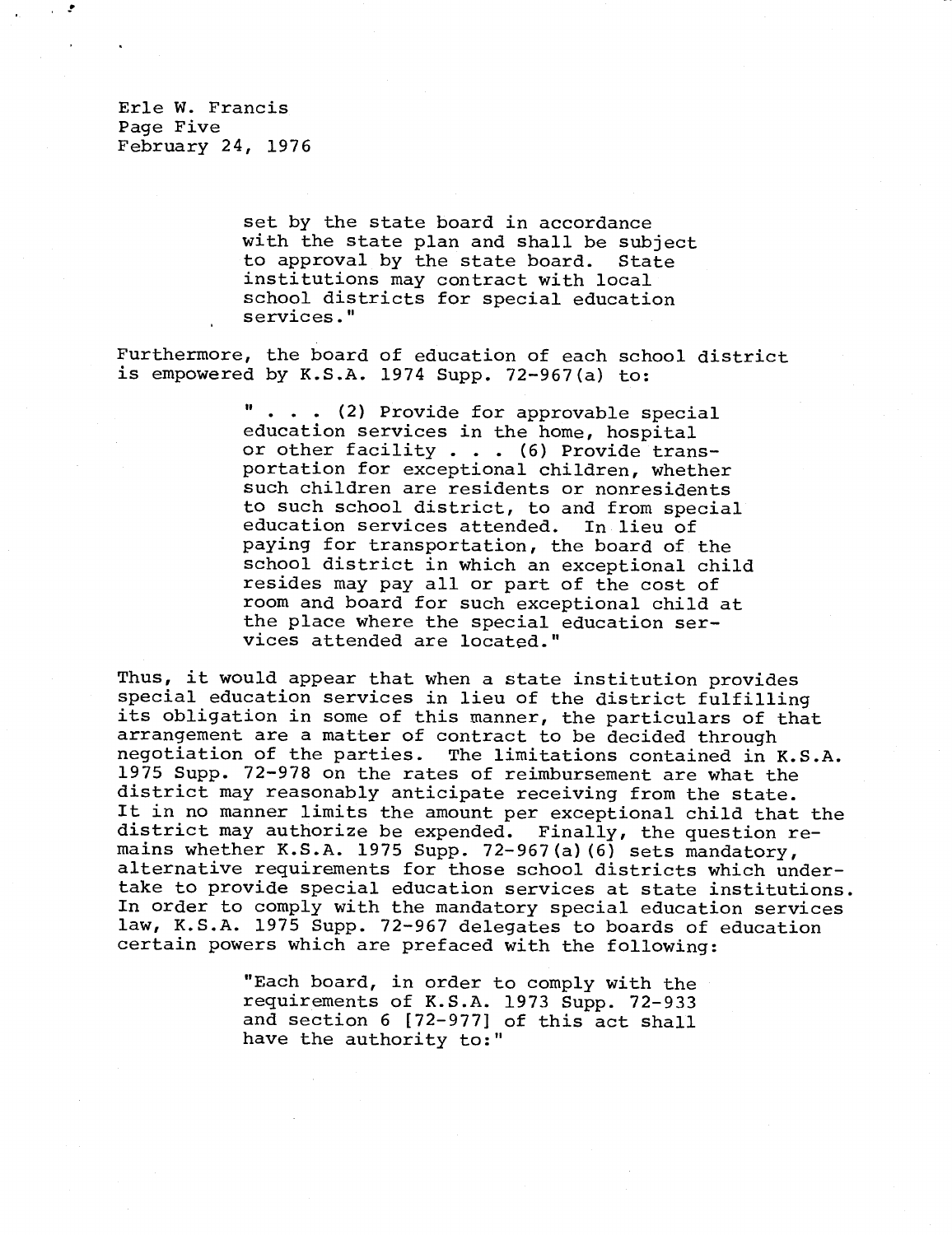Erle W. Francis Page Six February 24, 1976

In pursuit of compliance, boards may make arrangements which by necessity often require travel outside the district's territorial boundaries.

In the case of the non-exceptional child, K.S.A. 72-8302 obligates the district to furnish transportation in the following instances:

> "(a) The residence of the student is inside or outside the corporate limits of a city, the school building attended is outside the corporate limits of a city and the school building attended is more than two and one-half (2-1/2) miles by the usually traveled road from the residence of the student, or

> (b) the residence of the student is outside the corporate limits of a city, the school building attended is inside the corporate limits of a city and the school attended is more than two and one-half (2-1/2) miles by the usually traveled road from the residence of the student, or

> (c) the residence of the student is inside the corporate limits of one city, the school building attended is inside the corporate limits of a different city and the school building attended is more than two and one-half (2-1/2) miles by the usually traveled road from the residence of the student."

To my knowledge, there exists neither legal, constitutional or statutory, nor logical justification to differentiate between the exceptional and non-exceptional child for purposes of bus<br>transportation. In fact, the language of K.S.A. 72-8302 is no In fact, the language of K.S.A. 72-8302 is not confined to the non-exceptional child. Thus, a serious legal question would arise as to any rule or regulation which permitted discretion to the board in providing transportation to the exceptional child--a question based upon a potential denial of the Equal Protection Clause of the United States and Kansas<br>Constitutions. The constitutional infirmity stems from the The constitutional infirmity stems from the lack of any rational relationship between such a differentiation and a valid state objective. Thus, I conclude that the obligation